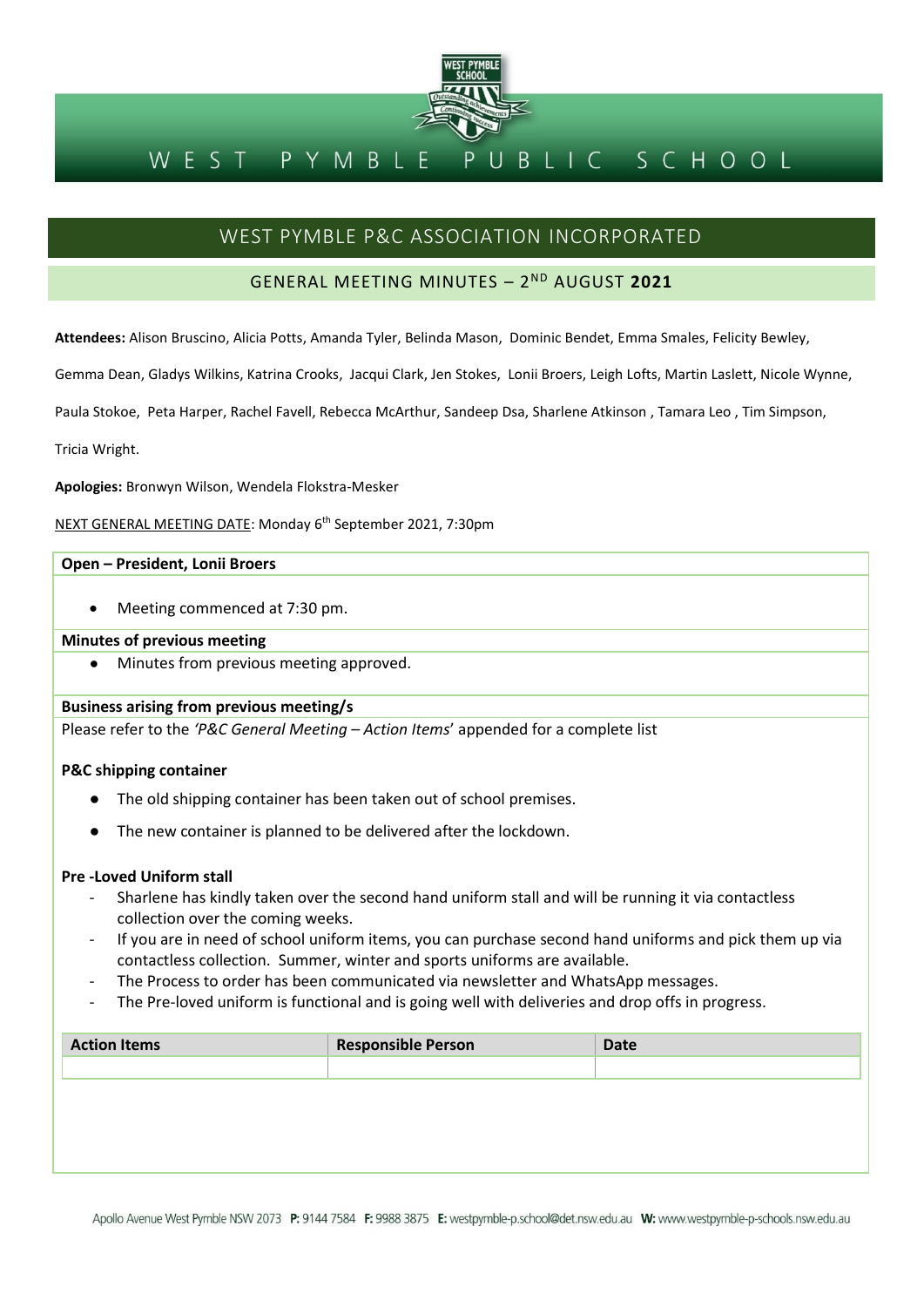### **Principal's report – Tim Simpson (on behalf of Bronwyn Wilson)**

- Thank you to all parents on behalf all the teachers for the support provided to the teachers during home schooling.
- 4 staff at school each day to manage the attendance at school for children of essential workers.

| <b>Action Items</b>                                                                                                                                                                                                                                                                                                                                  | <b>Responsible Person</b>                   | <b>Date</b>          |                       |
|------------------------------------------------------------------------------------------------------------------------------------------------------------------------------------------------------------------------------------------------------------------------------------------------------------------------------------------------------|---------------------------------------------|----------------------|-----------------------|
|                                                                                                                                                                                                                                                                                                                                                      |                                             |                      |                       |
|                                                                                                                                                                                                                                                                                                                                                      |                                             |                      |                       |
| <b>Surveys - Gladys Wilkins</b>                                                                                                                                                                                                                                                                                                                      |                                             |                      |                       |
| A home learning survey was conducted and results shared with the school. Lot of the ideas were<br>integrated into the home learning.<br>Due to extension of lockdown another survey related to wellbeing was conducted at the end of July.<br>The participation rate of the wellbeing survey was 30%. The survey results are shared with the school. |                                             |                      |                       |
| Treasurer's report - Tricia Wright                                                                                                                                                                                                                                                                                                                   |                                             |                      |                       |
|                                                                                                                                                                                                                                                                                                                                                      | <b>West Pymble P&amp;C Association Inc.</b> |                      |                       |
|                                                                                                                                                                                                                                                                                                                                                      |                                             |                      |                       |
|                                                                                                                                                                                                                                                                                                                                                      |                                             |                      |                       |
|                                                                                                                                                                                                                                                                                                                                                      | <b>Treasurer's Report</b>                   |                      |                       |
|                                                                                                                                                                                                                                                                                                                                                      | as of 26 <sup>th</sup> July 2021            |                      |                       |
|                                                                                                                                                                                                                                                                                                                                                      |                                             |                      |                       |
|                                                                                                                                                                                                                                                                                                                                                      |                                             |                      |                       |
|                                                                                                                                                                                                                                                                                                                                                      |                                             |                      |                       |
| <b>Accounts:</b>                                                                                                                                                                                                                                                                                                                                     | 3rd May                                     | 7 <sup>th</sup> June | 26 <sup>th</sup> July |
|                                                                                                                                                                                                                                                                                                                                                      |                                             |                      |                       |
| <b>P&amp;C Transaction Account</b>                                                                                                                                                                                                                                                                                                                   | \$50,104.63                                 | \$20,866.33          | \$24,613.03           |
| <b>P&amp;C Investment Account</b>                                                                                                                                                                                                                                                                                                                    | \$44,854.21                                 | \$44,854.59          | \$44,854.95           |
| P&C Building Fund Account                                                                                                                                                                                                                                                                                                                            | \$24,991.96                                 | \$24,992.17          | \$24,992.37           |
| P&C funds held by WPPS                                                                                                                                                                                                                                                                                                                               | \$13,471.00                                 | \$15,027             | \$15,027.00           |
| Canteen Account                                                                                                                                                                                                                                                                                                                                      | \$18,096.36                                 | \$22,170.82          | \$20,119.69           |
| Canteen cash draw                                                                                                                                                                                                                                                                                                                                    | \$50.00                                     | \$50.00              | \$50.00               |
| <b>Band Transaction Account</b>                                                                                                                                                                                                                                                                                                                      | \$50,636.64                                 | \$58,271.64          | \$39,290.64           |
| <b>Band Investment Account</b>                                                                                                                                                                                                                                                                                                                       |                                             | \$27,612.67          | \$27,612.89           |
| PayPal                                                                                                                                                                                                                                                                                                                                               | \$27,612.44                                 |                      |                       |
| <b>Total</b>                                                                                                                                                                                                                                                                                                                                         | \$229,817.24                                | \$213,845.2          | \$196,560.57          |
| <b>Bank Accounts - Balances and Movements on Accounts</b><br>The current cash balance is \$196,560.57, a decrease from the previous P&C Meeting. The balances are made up of<br>the following accounts:                                                                                                                                              |                                             |                      |                       |

Payment for band camp has been processed and along with conductor fees, which accounts for the decrease in total monies held.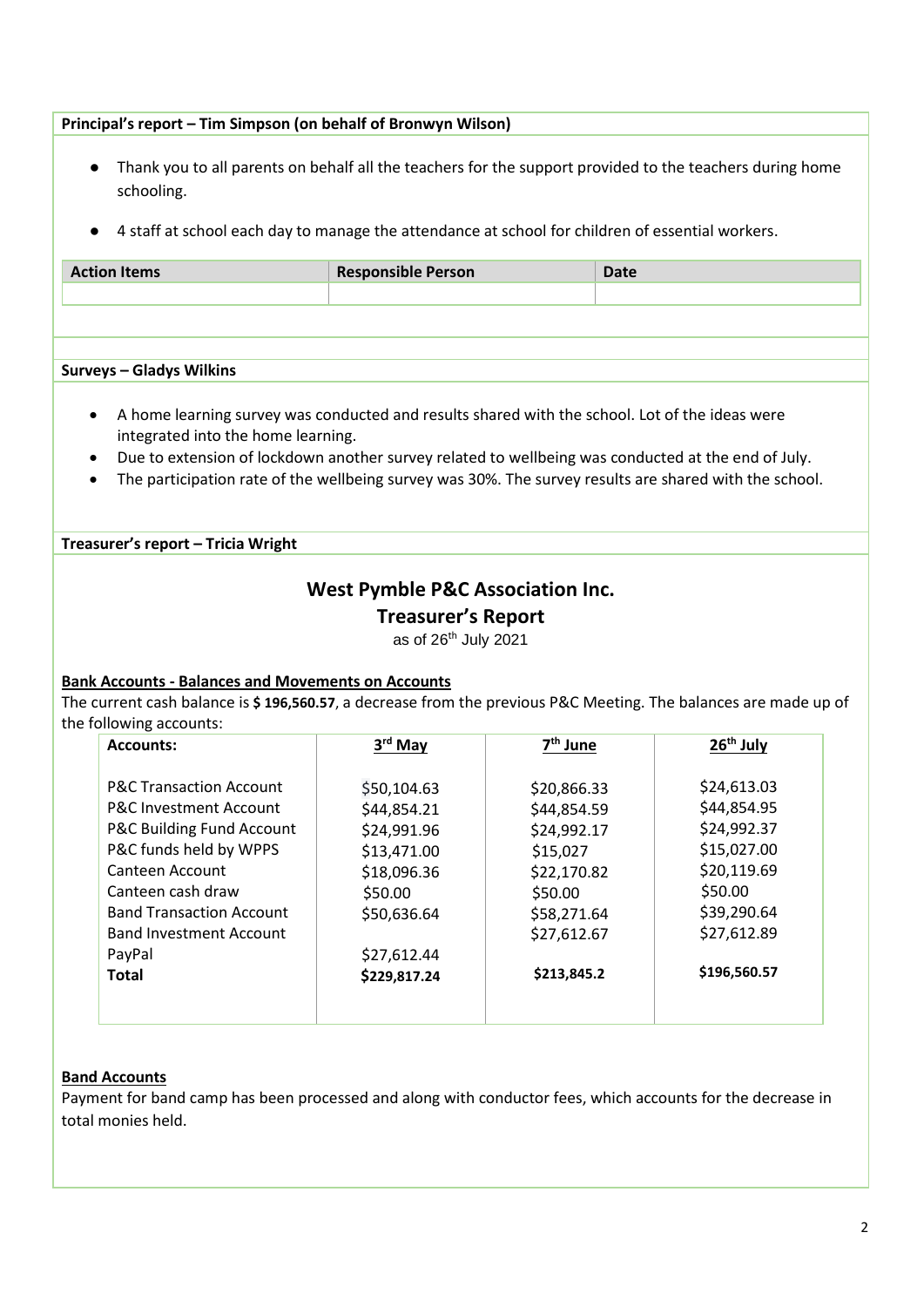#### **Transaction Account - P&L**

Spell-a-thon raised \$8,214, thank you to everyone for their support in making this event a success. We will be putting the money raised toward the honour project which includes blazers for the school leaders, honour boards for the choir and band captains and updating the National Anthem board in the hall.

We have also purchased a shipping container as storage for the P&C.

| <b>Action Items</b> | <b>Responsible Person</b> | <b>Date</b> |
|---------------------|---------------------------|-------------|
|                     |                           |             |

#### **Band report – Katrina Crooks**

#### **Band Updates**

- All Band activities have been currently stopped due to the lockdown..
- Key Music is continuing with online lessons and are having zoom calls to keep the band engaged
- External performances have been cancelled.

| <b>Action Items</b> | <b>Responsible Person</b> | <b>Date</b> |
|---------------------|---------------------------|-------------|
|                     |                           |             |
|                     |                           |             |
|                     |                           |             |

#### **Canteen report –Lonii Broers on behalf of Wendela Flokstra-Mesker**

- School24 account has been reviewed to keep the account finances up to date
- 329 parents having a School24 account and who do not have children at West Pymble public school have been contacted. Refunds have been processed as needed. Most of the parents were happy to donate the money and a total of 943 AUD has been donated. 225 dollars refunded to parents.
- Freshly Home cooked lunches on Wednesday have been a success. Nachos is the most popular choice. Fish and Chips not as popular.
- A number of new options will be introduced in freshly cooked meals post lockdown.
- All bread and milk deliveries are on hold. A further stock check will be done an use by dates.
- Slushy Machine purchase for summer: The voting will take place at the next P&C meeting. Slushy will be prepared using Natural juices. Wandella will share the research results on sugar content, cup sizes etc. so an informed decision can be made. The plan is to purchase 1 slushy machine from Australian slush machines and each one cost 2999 AUD + GST (+269 AUD Freight). GST amount will be claimed back.
- Thermo Mix to make our own banana bread is also planned. Purchase of Thermo mix needs to be discussed further.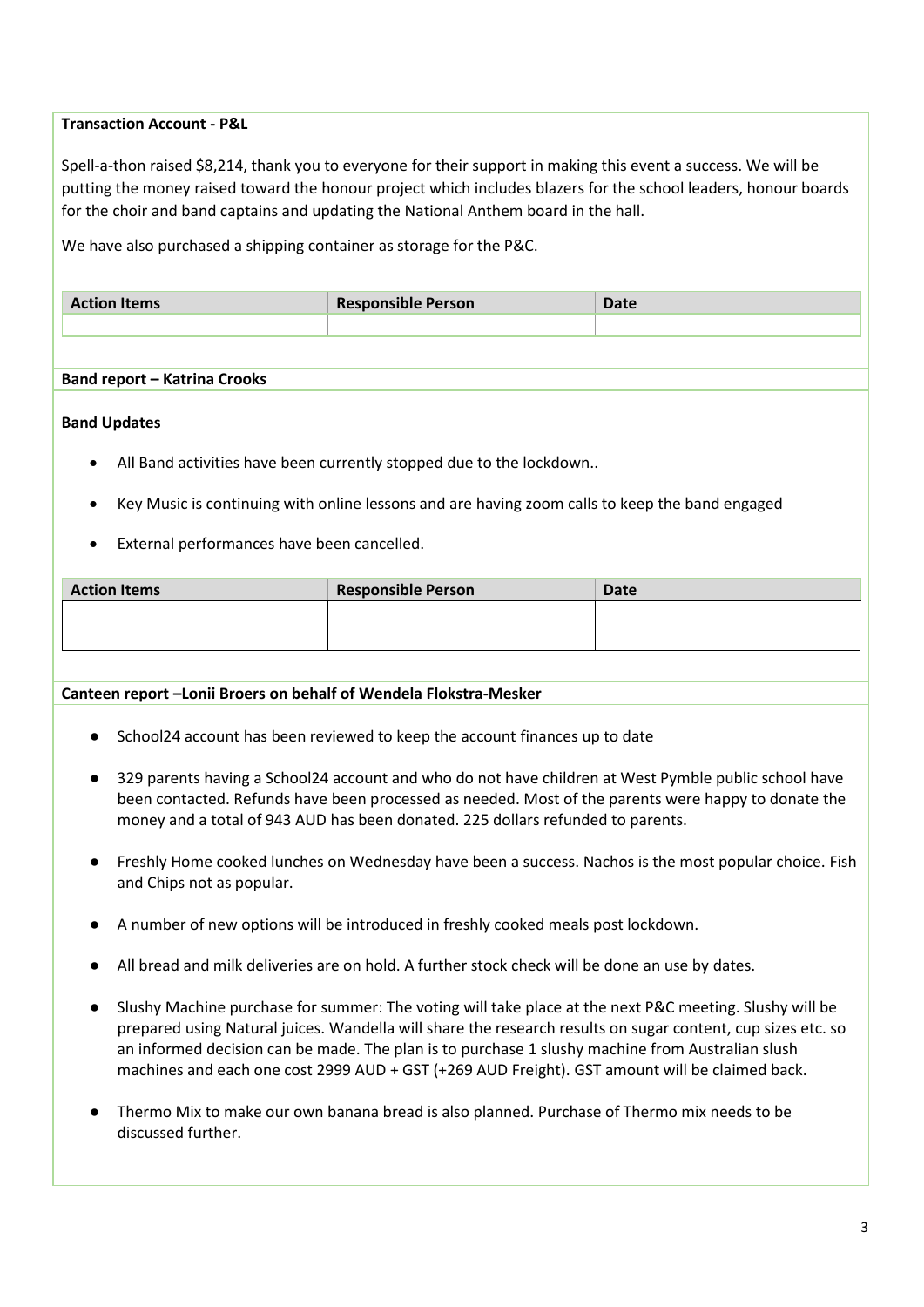| <b>Action Items</b> | <b>Responsible Person</b> | <b>Date</b> |
|---------------------|---------------------------|-------------|
|                     |                           |             |
|                     |                           |             |

#### **OOSC report –Jacqui Clark**

**Updates**

- OOSH remains open for children of essential workers. Averaging 6 to 10 children per day.
- No Government subsidy announced for OOSH during this lockdown.
- OOSH which is a not-for-profit service and the OOSH executive and management team are lobbying with Federal and State government members for financial support. In the current situation it is not financially viable to run OOSH. Need assistance from anyone in the P&C community having contacts in the federal or state governments to lobby for financial support for OOSH.

| <b>Action Items</b> | <b>Responsible Person</b> | Date |
|---------------------|---------------------------|------|
|                     |                           |      |
|                     |                           |      |

#### **Fundraising report – Paula Stokoe**

- Thinking of ideas to get events and activities online.
- Funds raised from Spell-a-thon will be allocated to Band Honour board. Vote taken at the meeting

| <b>Action Items</b> | <b>Responsible Person</b> | salc |
|---------------------|---------------------------|------|
|                     |                           |      |
|                     |                           |      |

#### **Grants Report – Sharlene Atkinson**

- School to check on the pollen garden and information required for the playground for funding from Kuring-gai council to progress.
- Glen Leo is dealing directly with Solar Myschool initiative.

| <b>Action Items</b>                                                              | <b>Responsible Person</b> | Date   |
|----------------------------------------------------------------------------------|---------------------------|--------|
| Update on pollinator garden<br>completion so further funding can<br>be requested | Bronwyn Wilson            | Term 3 |

#### **Honour Board Vote – Lonii Broers**

● Quote for the Honour board holds 20 years of names of Band and Choir Captains.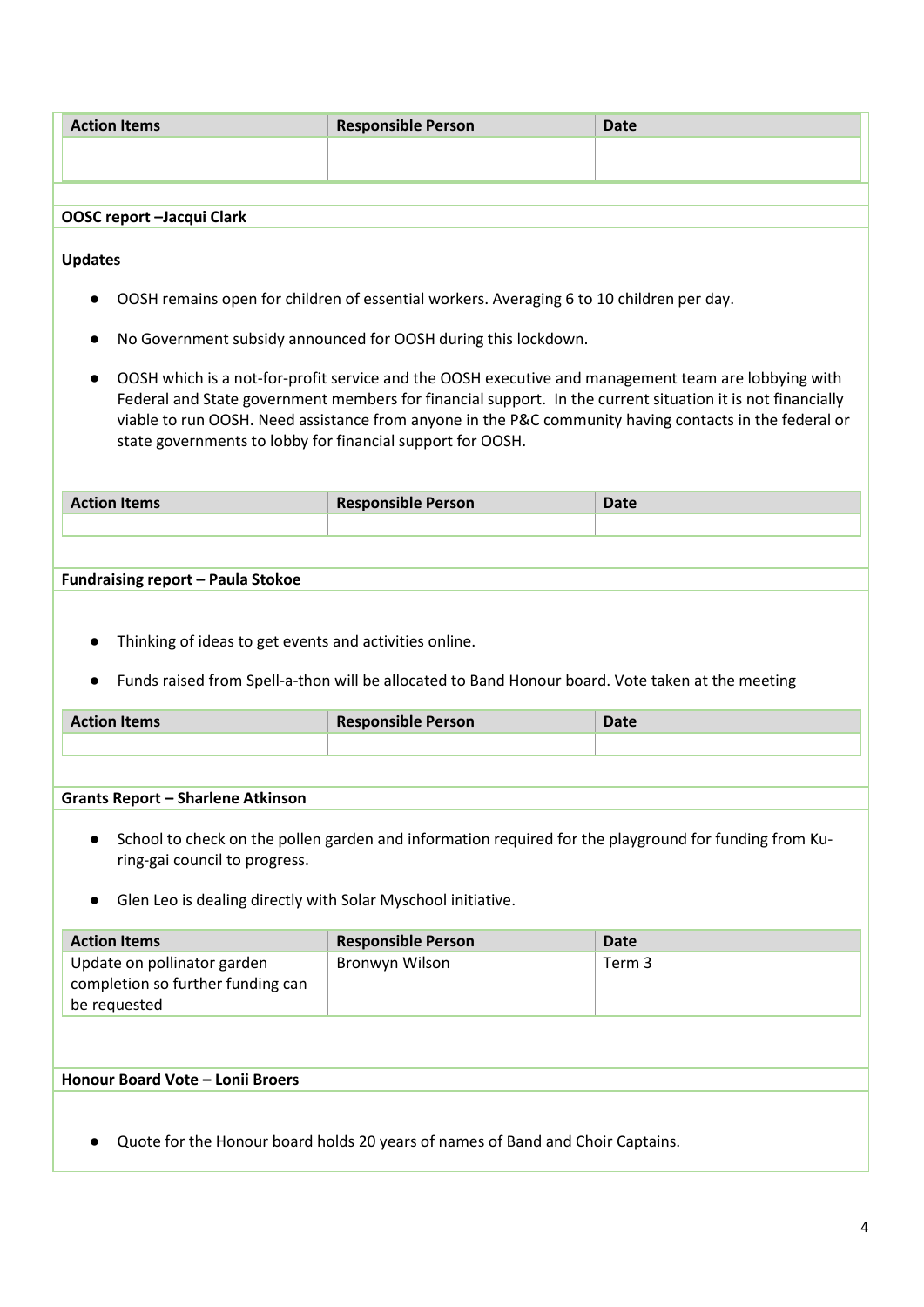- 1451.51 AUD and includes 10 names and for every additional name there is additional 27 dollars.
- Additional 10 names total cost for 270 dollars
- 100 dollars for putting up the honour board.
- Total cost allocated : 1821.45 AUD

Vote: 18 out of 25 voted in favour. No votes captured for 7.

| <b>Action Items</b> | <b>Responsible Person</b> | <b>Date</b> |
|---------------------|---------------------------|-------------|
|                     |                           |             |

#### **Communications Role: Lonii Broers**

- Amanda Tyler has decided to step down from the communications role. Thanks for all the effort and for bringing in creativity in the communications role
- Amanda's resignation has been accepted.
- Nicole Wynne has agreed to take up the role and has been voted in to the communications role at the meeting.

#### **First Aid Training – Alicia Potts**

- First Aid training for parent volunteers and Band is required. School is supportive of this initiative.
- First Aid training course for children in an educational setting is the first course planned. 3 and half hours online and then 3 and half hours in person.
- 120 dollars per person and the cost will be borne by the volunteers. P&C will pay this amount upfront and money collected from attendees.
- This activity will be planned for next term or next year post lockdown.

#### **Close & next meeting**

• Trivia Night happening in term 4.

Meeting closed at 8.30 pm

Next General Meeting-Monday 6<sup>th</sup> September 2021, 7:30 pm (Online meeting via Zoom)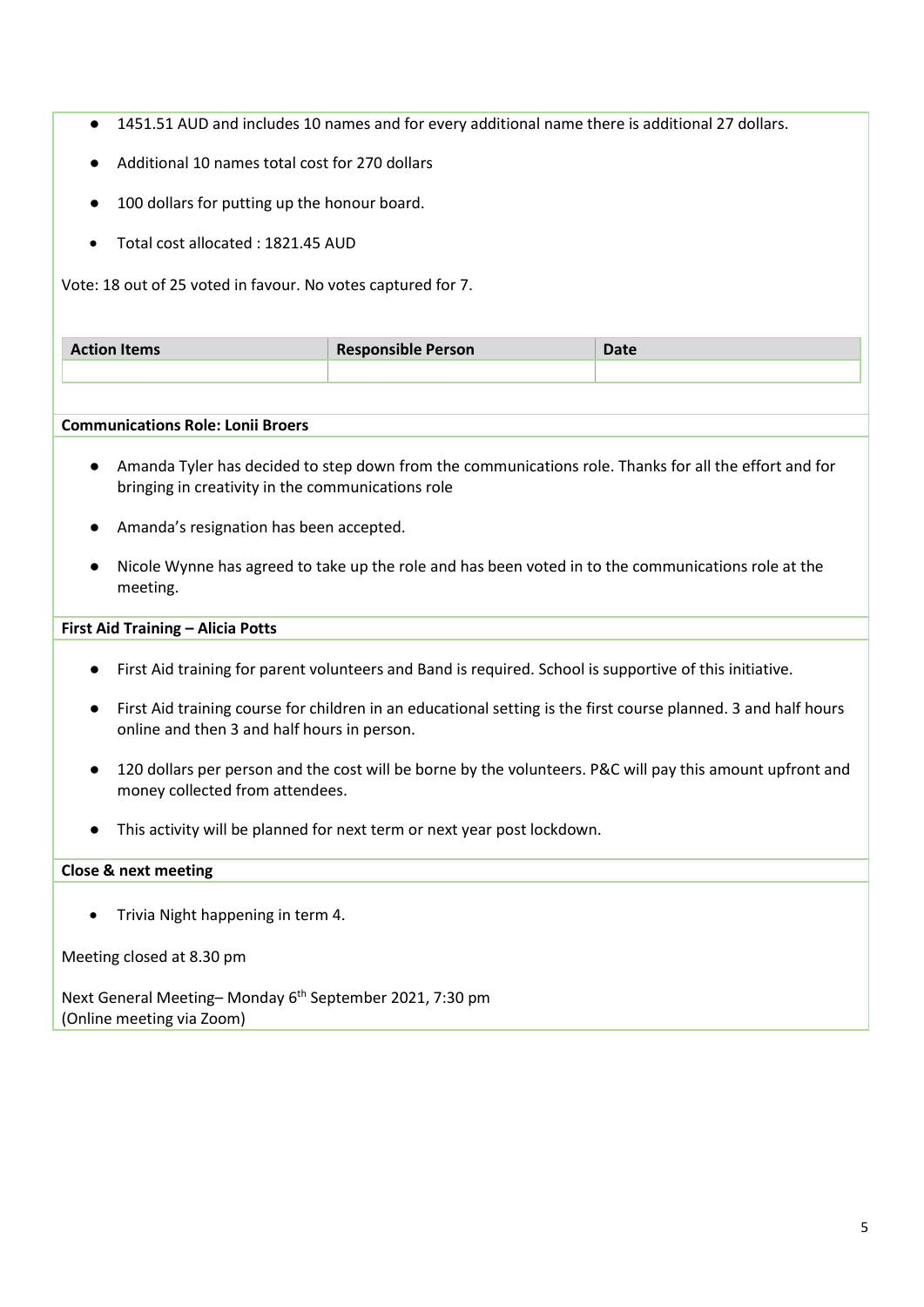# P&C GENERAL MEETING – ACTION ITEMS

|                                                    | <b>Action Item</b>                                                                               | <b>Responsible</b><br>Person | <b>Status</b>                                                                                                                                                                                                                                                                                                                                        |
|----------------------------------------------------|--------------------------------------------------------------------------------------------------|------------------------------|------------------------------------------------------------------------------------------------------------------------------------------------------------------------------------------------------------------------------------------------------------------------------------------------------------------------------------------------------|
| 08 February<br>2021                                |                                                                                                  |                              |                                                                                                                                                                                                                                                                                                                                                      |
|                                                    | Talk to Bronwyn about band camp<br>alternatives                                                  | Katrina Crooks               | 15/03/2021: Planned to go ahead. Plan is being<br>worked through.<br>3/05/2021: Going ahead. Closed.                                                                                                                                                                                                                                                 |
|                                                    | Chase for Training Band and<br><b>Concert Band coordinators</b>                                  | <b>Katrina Crooks</b>        | 15/03/2021: Closed                                                                                                                                                                                                                                                                                                                                   |
| <b>Band Report</b>                                 | Alison to communicate with OOSC<br>that band practices have started<br>this week                 | Alison Edler                 | Closed                                                                                                                                                                                                                                                                                                                                               |
|                                                    | Training Band instrument handout                                                                 | <b>Alison Edler</b>          | Closed                                                                                                                                                                                                                                                                                                                                               |
|                                                    | Look at amount available in band<br>accounts                                                     | Jocelyn Girard               | Closed                                                                                                                                                                                                                                                                                                                                               |
|                                                    | Find out if there's a grant available<br>to help with cost. Katrina to discuss<br>with Sharlene. | <b>Katrina Crooks</b>        | Closed<br>15/03/2021: Discuss at the Grants meeting.<br>3/05/2021: Spell-a-thon fund raising will go<br>towards the Honour project.<br>07/06/2021: Funds allocation update in the next<br>meeting                                                                                                                                                    |
| 01 December<br>2020                                |                                                                                                  |                              |                                                                                                                                                                                                                                                                                                                                                      |
| <b>Band &amp; choir</b><br>captain honour<br>board | Follow up band and choir captain<br>honour board funding request                                 | P&C executive<br>team        | Completed<br>09/02/2021 - Quotes for the board are available<br>and discussions in progress.<br>15/03/2021 - Working through grant options to<br>cover some of the cost.<br>3/05/2021: Spell-a-thon fund raising will go<br>towards the Honour project.<br>07/06/2021: Funds allocation update in the next<br>meeting<br>02/08/2021: Votedin favour. |
| <b>Pre-loved</b><br>uniform                        | Provide instruction on pre-loved<br>uniform donations to the school                              | Bronwyn<br>Wilson            | <b>COMPLETED</b><br>14/12/2020 - Szapp update; drop off bins set up                                                                                                                                                                                                                                                                                  |
| donations<br>26 October                            |                                                                                                  |                              | at Tristania Pl gate 15/12/2020, 8:00am to 1:30pm                                                                                                                                                                                                                                                                                                    |
| 2020                                               |                                                                                                  |                              |                                                                                                                                                                                                                                                                                                                                                      |
| Principal's<br>report                              | Investigate QR code sign in option<br>for external visitors to school                            | <b>Tim Simpson</b>           | COMPLETED<br>01/12/2020 - Dept. Education developing QR<br>code for use in schools<br>28/01/2021 - newsletter; Service NSW QR code<br>will be used in all NSW Government schools                                                                                                                                                                     |
| <b>17 August 2020</b>                              |                                                                                                  |                              |                                                                                                                                                                                                                                                                                                                                                      |
| <b>Kiss and Drop</b>                               | Contact council and RMS regarding<br>Kiss and Drop safety improvements                           | Tamara Leo                   | Completed<br>16/09/2020 - contacted council                                                                                                                                                                                                                                                                                                          |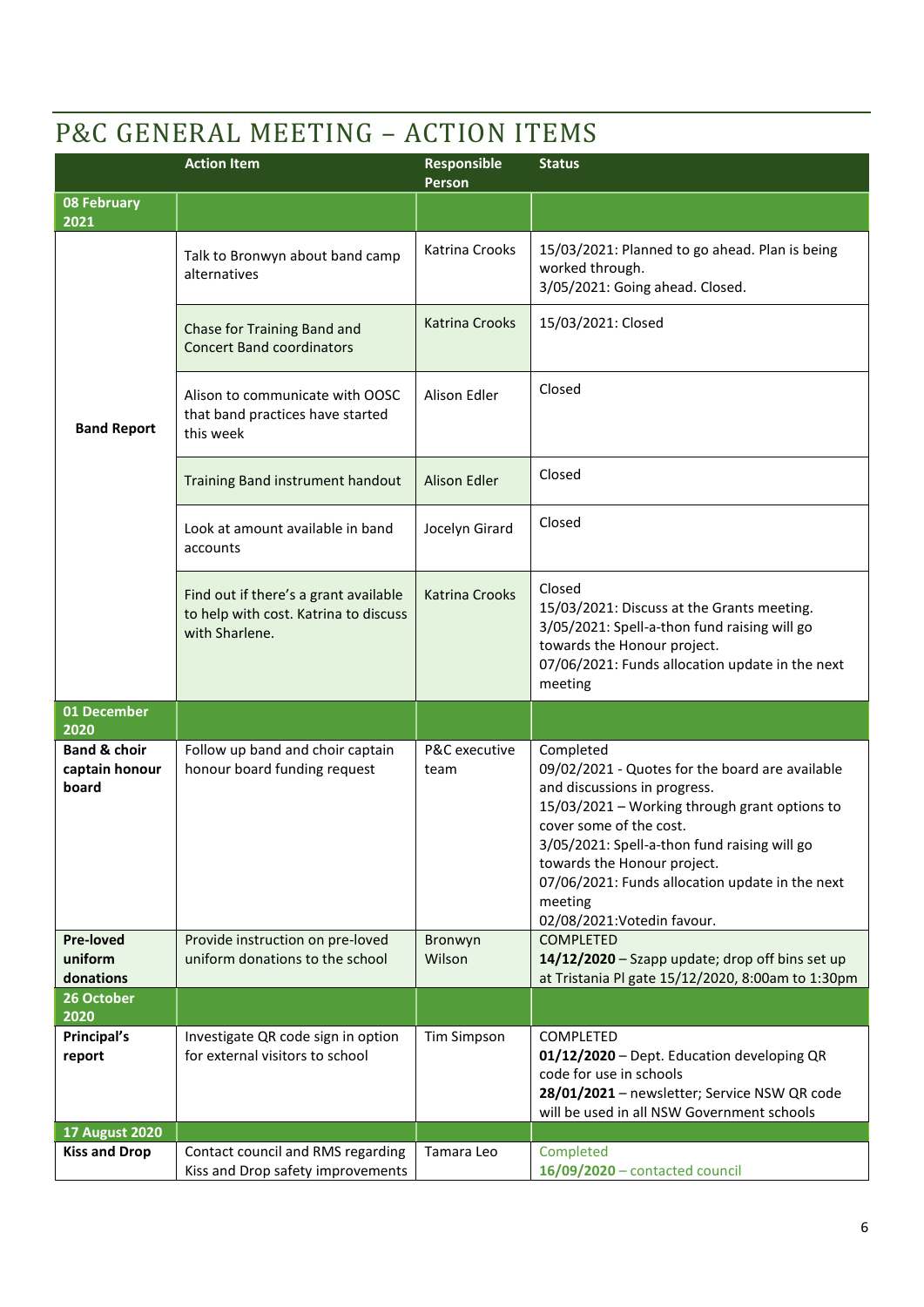|                                      |                                                                                                 |                                | 21/10/2020 - feedback provided by council after 2<br>site visits; further recommendations to follow<br>01/12/2020 - new line markings and signage<br>installed Thu 26/11/2020; banner for fence still<br>required, preferably by Term 1 2021<br>09/02/2021 - Confirmation of signage and<br>communication to the community are the next<br>steps. Further updates in the next meeting.<br>15/03/2021 - New banner designed. Printing will<br>be organised and comms sent out to parents in<br>the coming weeks<br>3/05/2021: Banner is up.                                                                                                                                                                                                                                                                        |
|--------------------------------------|-------------------------------------------------------------------------------------------------|--------------------------------|-------------------------------------------------------------------------------------------------------------------------------------------------------------------------------------------------------------------------------------------------------------------------------------------------------------------------------------------------------------------------------------------------------------------------------------------------------------------------------------------------------------------------------------------------------------------------------------------------------------------------------------------------------------------------------------------------------------------------------------------------------------------------------------------------------------------|
| <b>17 February</b><br>2020           |                                                                                                 |                                |                                                                                                                                                                                                                                                                                                                                                                                                                                                                                                                                                                                                                                                                                                                                                                                                                   |
| Canteen report                       | Arrange H&S course for Nada                                                                     | Wendela<br>Flokstra-<br>Mesker | <b>IN PROGRESS</b><br>15/06/2020 - due to COVID-19 only online<br>courses are available and a face-to-face is<br>preferred<br>01/12/2020 - course still required and will be<br>followed up in 2021<br>09/02/2021 - Wendela looking into face to face<br>course options for Nada and will advise. Not<br>urgent as not an employee requirement to<br>operate.<br>15/03/2021 - Face to Face planned. Date to be<br>confirmed                                                                                                                                                                                                                                                                                                                                                                                       |
| 24 June 2019                         |                                                                                                 |                                |                                                                                                                                                                                                                                                                                                                                                                                                                                                                                                                                                                                                                                                                                                                                                                                                                   |
| <b>P&amp;C shipping</b><br>container | Explore repair/replacement<br>options for the P&C shipping<br>container                         | <b>P&amp;C Executive</b>       | <b>CLOSED</b><br>05/08/2019 - waiting on quotes for replacement<br>09/09/2019 - one quote received and awaiting<br>more quotes; P&C funds not available so<br>alternative funding will be explored<br>02/12/2019 - second quote not forthcoming; will<br>continue to investigate in 2020<br>26/10/2020 - propose new storage shed like<br>OOSC have installed, vote to purchase passed,<br>location needs to be finalised<br>01/12/2020 - location still needs to be finalised<br>and will progress in 2021<br>09/02/2021 - Access to new shipping container<br>available. If container cannot be transported into<br>the school premises, storage shed option pursued.<br>15/03/2021: Updates to be discussed at the next<br>meeting.<br>3/05/2021: In progress.<br>07/06/2021: Replacement planned for 7th July |
| <b>11 February</b><br>2019           |                                                                                                 |                                |                                                                                                                                                                                                                                                                                                                                                                                                                                                                                                                                                                                                                                                                                                                                                                                                                   |
| <b>Uniform Survey</b>                | Re-do girls uniform survey                                                                      | Bronwyn<br>Wilson              | Closed                                                                                                                                                                                                                                                                                                                                                                                                                                                                                                                                                                                                                                                                                                                                                                                                            |
| review<br>sourced                    | 25/03/2019 - consulted with Simone Roberts, awaiting her assessment to improve follow up survey |                                | 13/05/2019 - a follow-up survey is required for girls summer uniform; girls winter trouser samples are being sourced to<br>24/06/2019 - Girls winter trouser samples from Excel Uniform samples weren't suitable, Marks & Spencer samples are being                                                                                                                                                                                                                                                                                                                                                                                                                                                                                                                                                               |